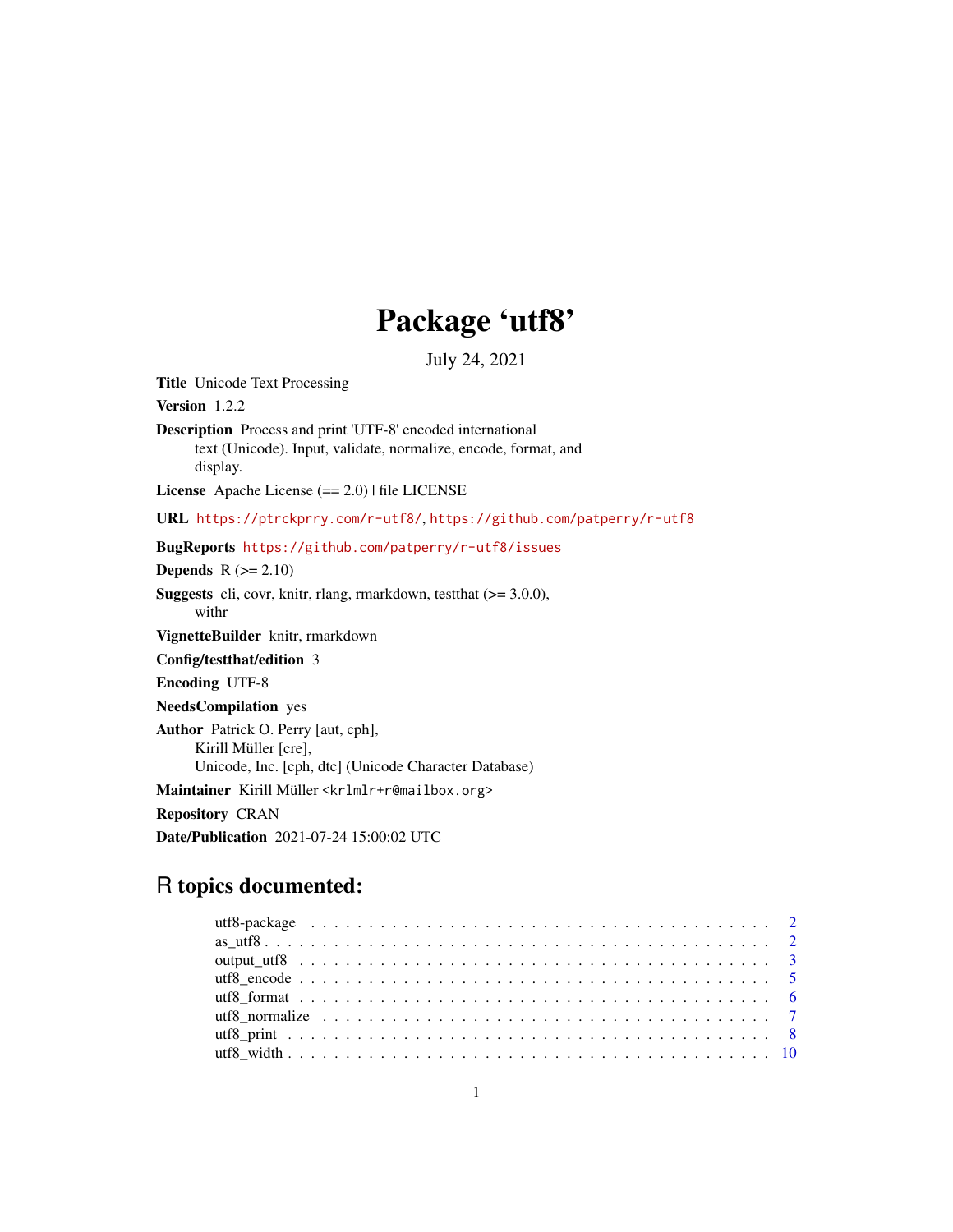<span id="page-1-0"></span>2 as  $\mu$  as  $\mu$  as  $\mu$  as  $\mu$  as  $\mu$  as  $\mu$  as  $\mu$  as  $\mu$  as  $\mu$  as  $\mu$  as  $\mu$  as  $\mu$  as  $\mu$  as  $\mu$  as  $\mu$  as  $\mu$  as  $\mu$  as  $\mu$  as  $\mu$  as  $\mu$  as  $\mu$  as  $\mu$  as  $\mu$  as  $\mu$  as  $\mu$  as  $\mu$  as  $\mu$  as

#### **Index** [12](#page-11-0)

utf8-package *The utf8 Package*

#### **Description**

UTF-8 Text Processing

### Details

Functions for manipulating and printing UTF-8 encoded text:

- [as\\_utf8](#page-1-1) attempts to convert character data to UTF-8, throwing an error if the data is invalid;
- [utf8\\_valid](#page-1-2) tests whether character data is valid according to its declared encoding;
- [utf8\\_normalize](#page-6-1) converts text to Unicode composed normal form (NFC), optionally applying case-folding and compatibility maps;
- [utf8\\_encode](#page-4-1) encodes a character string, escaping all control characters, so that it can be safely printed to the screen;
- [utf8\\_format](#page-5-1) formats a character vector by truncating to a specified character width limit or by left, right, or center justifying;
- [utf8\\_print](#page-7-1) prints UTF-8 character data to the screen;
- [utf8\\_width](#page-9-1) measures the display width of UTF-8 character strings (many emoji and East Asian characters are twice as wide as other characters);
- [output\\_ansi](#page-2-1) and [output\\_utf8](#page-2-2) test for the output connections capabilities.

For a complete list of functions, use library(help = "utf8").

#### Author(s)

Patrick O. Perry

<span id="page-1-1"></span>as\_utf8 *UTF-8 Character Encoding*

# <span id="page-1-2"></span>Description

UTF-8 text encoding and validation.

#### Usage

 $as\_utf8(x, normalize = FALSE)$ 

utf8\_valid(x)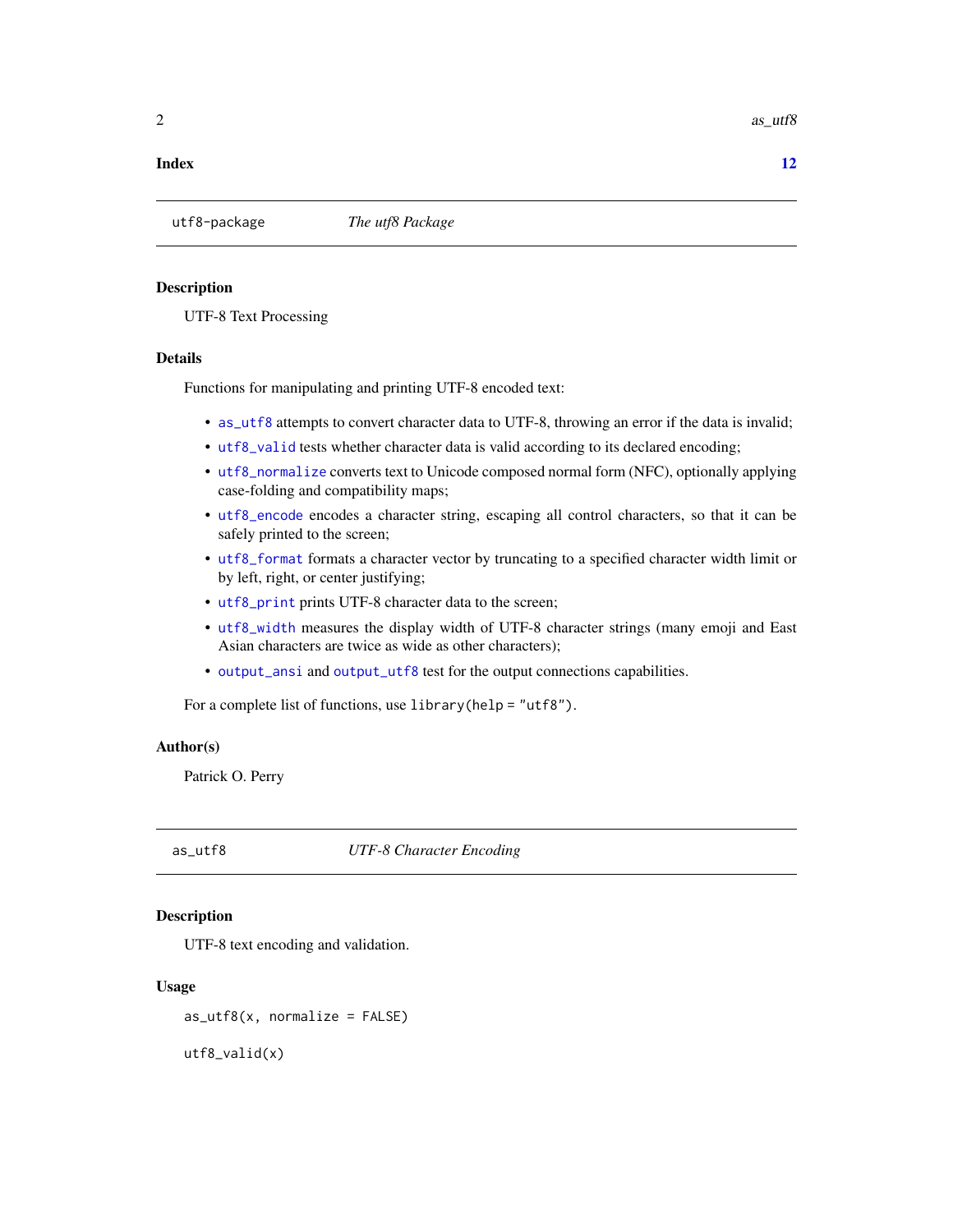# <span id="page-2-0"></span>output\_utf8 3

#### **Arguments**

|           | character object.                                                                          |
|-----------|--------------------------------------------------------------------------------------------|
| normalize | a logical value indicating whether to convert to Unicode composed normal form<br>$(NFC)$ . |

#### Details

as\_utf8 converts a character object from its declared encoding to a valid UTF-8 character object, or throws an error if no conversion is possible. If normalize = TRUE, then the text gets transformed to Unicode composed normal form (NFC) after conversion to UTF-8.

utf8\_valid tests whether the elements of a character object can be translated to valid UTF-8 strings.

# Value

For as\_utf8, the result is a character object with the same attributes as x but with Encoding set to "UTF-8".

For utf8\_valid a logical object with the same names, dim, and dimnames as x.

#### See Also

[utf8\\_normalize](#page-6-1), [iconv](#page-0-0).

#### Examples

```
# the second element is encoded in latin-1, but declared as UTF-8
x <- c("fa\u00E7ile", "fa\xE7ile", "fa\xC3\xA7ile")
Encoding(x) <- c("UTF-8", "UTF-8", "bytes")
```

```
# attempt to convert to UTF-8 (fails)
## Not run: as_utf8(x)
```

```
y \leq -xEncoding(y[2]) \leq "latin1" # mark the correct encoding
as_utf8(y) # succeeds
```
# test for valid UTF-8 utf8\_valid(x)

<span id="page-2-2"></span>output\_utf8 *Output Capabilities*

#### <span id="page-2-1"></span>Description

Test whether the output connection has ANSI style escape support or UTF-8 support.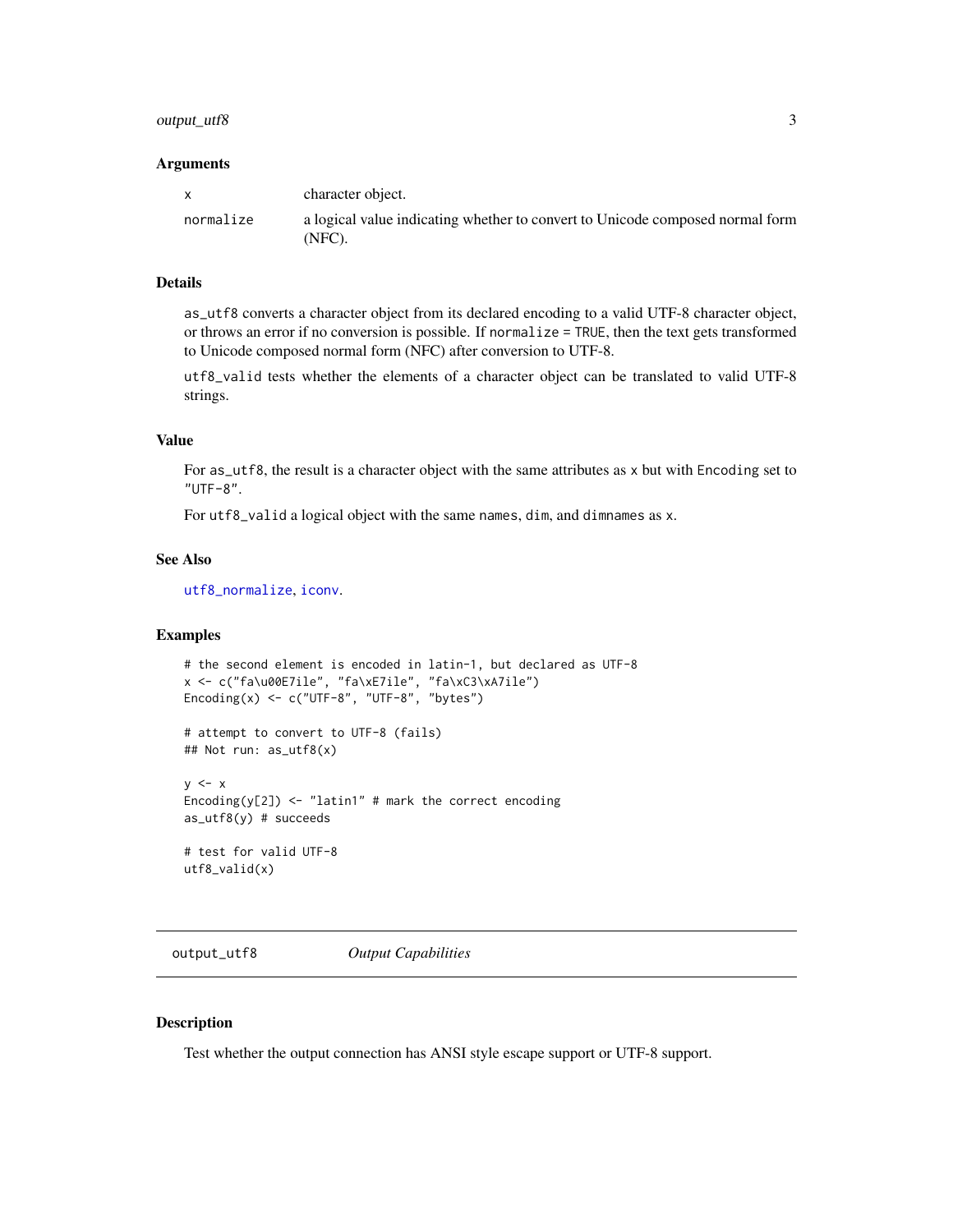#### <span id="page-3-0"></span>Usage

```
output_ansi()
```
output\_utf8()

# Details

output\_ansi tests whether the output connection supports ANSI style escapes. This is TRUE if the connection is a terminal and not the Windows GUI. Otherwise, it is true if running in RStudio 1.1 or later with ANSI escapes enabled, provided stdout() has not been redirected to another connection by sink().

output\_utf8 tests whether the output connection supports UTF-8. For most platforms l10n\_info()\$`UTF-8` gives this information, but this does not give an accurate result for Windows GUIs. To work around this, we proceed as follows:

- if the character locale (LC\_CTYPE) is "C", then the result is FALSE;
- otherwise, if l10n\_info()\$`UTF-8` is TRUE, then the result is TRUE;
- if running on Windows, then the result is TRUE;
- in all other cases the result is FALSE.

Strictly speaking, UTF-8 support is always available on Windows GUI, but only a subset of UTF-8 is available (defined by the current character locale) when the output is redirected by knitr or another process. Unfortunately, it is impossible to set the character locale to UTF-8 on Windows. Further, the utf8 package only handles two character locales: C and UTF-8. To get around this, on Windows, we treat all non-C locales on that platform as UTF-8. This liberal approach means that characters in the user's locale never get escaped; others will get output as <U+XXXX>, with incorrect values for utf8\_width.

#### Value

A logical scalar indicating whether the output connection supports the given capability.

#### See Also

[.Platform](#page-0-0), [isatty](#page-0-0), [l10n\\_info](#page-0-0), [Sys.getlocale](#page-0-0)

# Examples

```
# test whether ANSI style escapes or UTF-8 output are supported
cat("ANSI:", output_ansi(), "\n")
cat("UTF8:", output_utf8(), "\n")
# switch to C locale
Sys.setlocale("LC_CTYPE", "C")
cat("ANSI:", output_ansi(), "\n")
cat("UTF8:", output_utf8(), "\n")
# switch to native locale
Sys.setlocale("LC_CTYPE", "")
```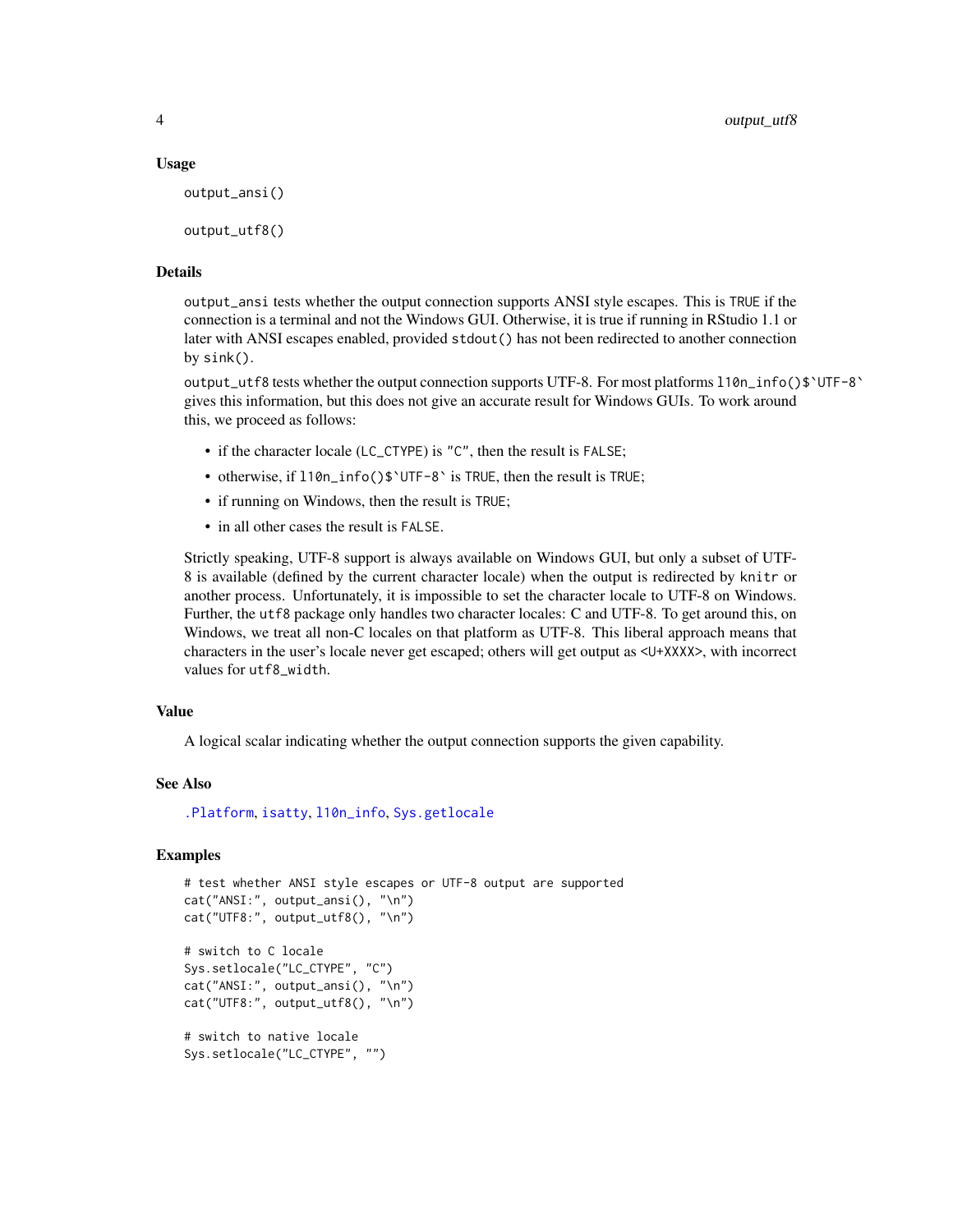# <span id="page-4-0"></span>utf8\_encode 5

```
tmp <- tempfile()
sink(tmp) # redirect output to a file
cat("ANSI:", output_ansi(), "\n")
cat("UTF8:", output_utf8(), "\n")
sink() # restore stdout
# inspect the output
readLines(tmp)
```
<span id="page-4-1"></span>utf8\_encode *Encode Character Object as for UTF-8 Printing*

#### Description

Escape the strings in a character object, optionally adding quotes or spaces, adjusting the width for display.

#### Usage

utf8\_encode(x, width = 0L, quote = FALSE, justify = "left", escapes = NULL,  $display$  = FALSE, utf8 = NULL)

# Arguments

| $\mathsf{x}$ | character object.                                                                                                                                                                    |
|--------------|--------------------------------------------------------------------------------------------------------------------------------------------------------------------------------------|
| width        | integer giving the minimum field width; specify NULL or NA for no minimum.                                                                                                           |
| quote        | logical scalar indicating whether to surround results with double-quotes and es-<br>cape internal double-quotes.                                                                     |
| justify      | justification; one of "left", "right", "centre", or "none". Can be abbrevi-<br>ated.                                                                                                 |
| escapes      | a character string specifying the display style for the backslash escapes, as an<br>ANSI SGR parameter string, or NULL for no styling.                                               |
| display      | logical scalar indicating whether to optimize the encoding for display, not byte-<br>for-byte data transmission.                                                                     |
| utf8         | logical scalar indicating whether to encode for a UTF-8 capable display (ASCII-<br>only otherwise), or NULL to encode for output capabilities as determined by<br>$output\_utf8()$ . |

# Details

utf8\_encode encodes a character object for printing on a UTF-8 device by escaping controls characters and other non-printable characters. When display = TRUE, the function optimizes the encoding for display by removing default ignorable characters (soft hyphens, zero-width spaces, etc.) and placing zero-width spaces after wide emoji. When output\_utf8() is FALSE the function escapes all non-ASCII characters and gives the same results on all platforms.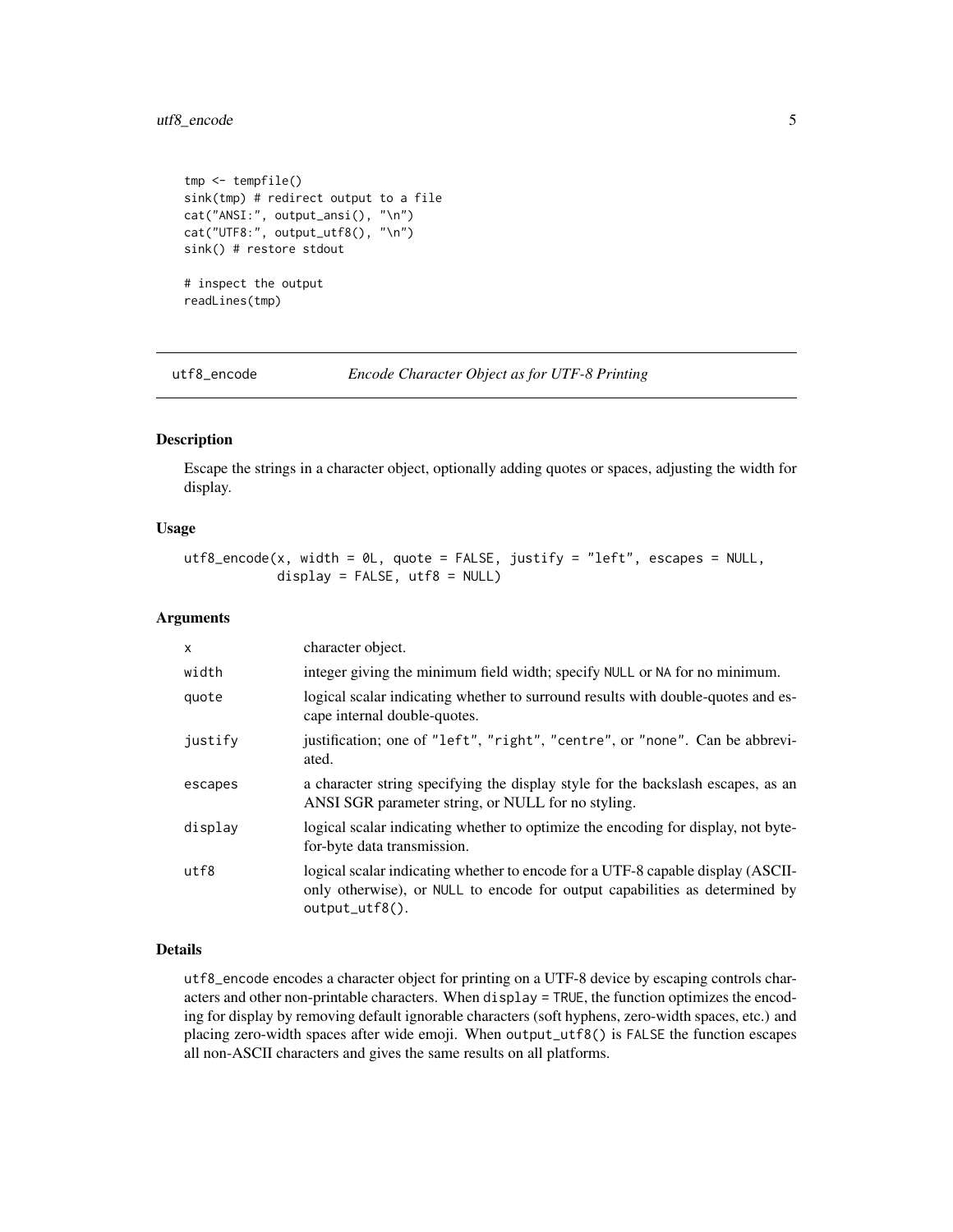#### <span id="page-5-0"></span>Value

A character object with the same attributes as x but with Encoding set to "UTF-8".

#### See Also

[utf8\\_print](#page-7-1).

# Examples

```
# the second element is encoded in latin-1, but declared as UTF-8
x <- c("fa\u00E7ile", "fa\xE7ile", "fa\xC3\xA7ile")
Encoding(x) <- c("UTF-8", "UTF-8", "bytes")
# encoding
utf8_encode(x)
# add style to the escapes
cat(utf8_encode("hello\nstyled\\world", escapes = "1"), "\n")
```
<span id="page-5-1"></span>utf8\_format *UTF-8 Text Formatting*

#### Description

Format a character object for UTF-8 printing.

#### Usage

```
utf8_format(x, trim = FALSE, chars = NULL, justify = "left",width = NULL, na.encode = TRUE, quote = FALSE,
           na.print = NULL, print-gap = NULL, utf8 = NULL, ...)
```
# Arguments

| $\mathsf{x}$ | character object.                                                                                                                                                                                                                                                                                                                                                                                                                                              |
|--------------|----------------------------------------------------------------------------------------------------------------------------------------------------------------------------------------------------------------------------------------------------------------------------------------------------------------------------------------------------------------------------------------------------------------------------------------------------------------|
| trim         | logical scalar indicating whether to suppress padding spaces around elements.                                                                                                                                                                                                                                                                                                                                                                                  |
| chars        | integer scalar indicating the maximum number of character units to display.<br>Wide characters like emoji take two character units; combining marks and de-<br>fault ignorables take none. Longer strings get truncated and suffixed or prefixed<br>with an ellipsis ( $" \dots"$ or $" \u2026"$ , whichever is most appropriate for the cur-<br>rent character locale). Set to NULL to limit output to the line width as determined<br>by getOption("width"). |
| justify      | justification; one of "left", "right", "centre", or "none". Can be abbrevi-<br>ated.                                                                                                                                                                                                                                                                                                                                                                           |
| width        | the minimum field width; set to NULL or 0 for no restriction.                                                                                                                                                                                                                                                                                                                                                                                                  |
| na.encode    | logical scalar indicating whether to encode NA values as character strings.                                                                                                                                                                                                                                                                                                                                                                                    |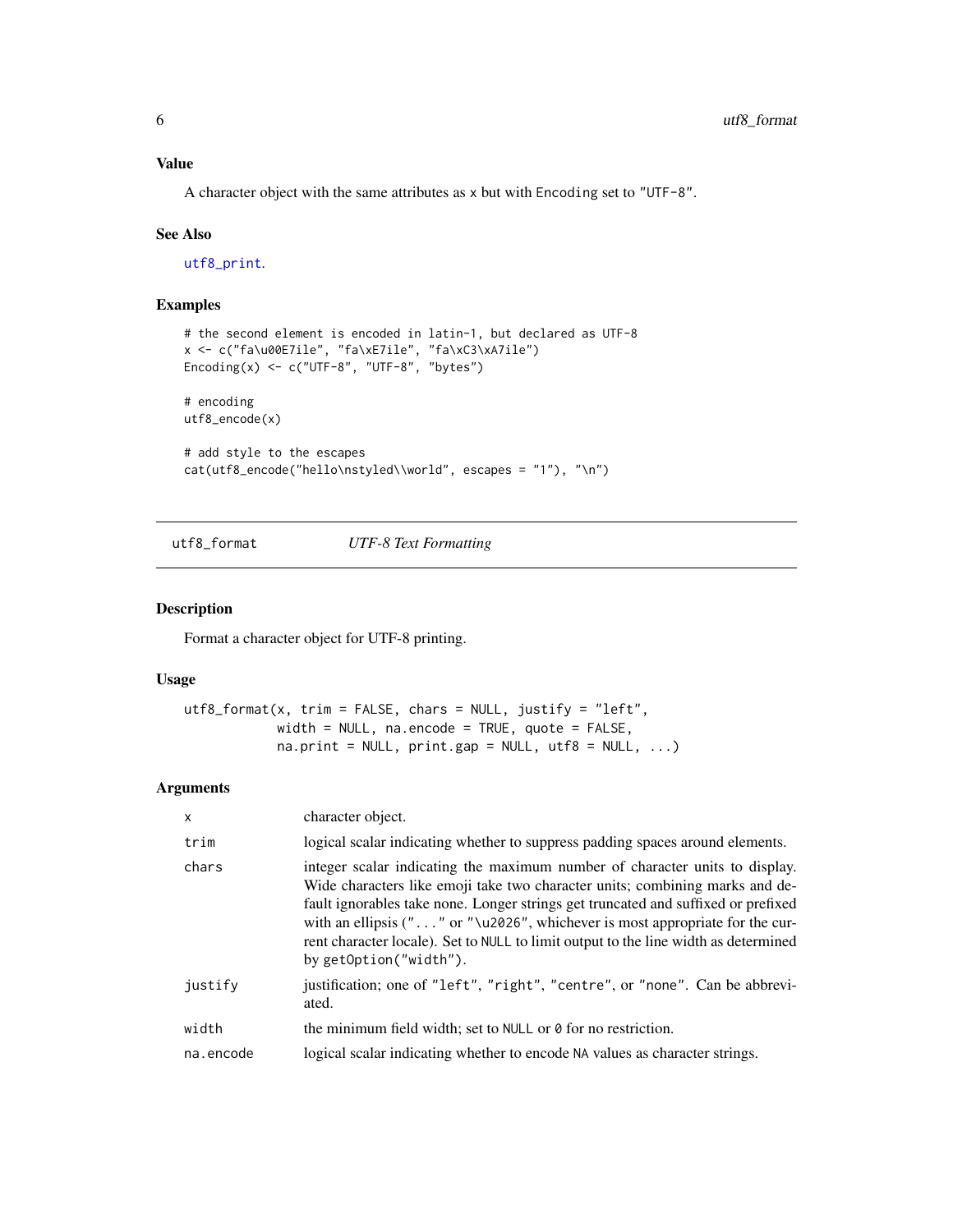<span id="page-6-0"></span>

| quote     | logical scalar indicating whether to format for a context with surrounding double-<br>quotes ('"') and escaped internal double-quotes.                                               |
|-----------|--------------------------------------------------------------------------------------------------------------------------------------------------------------------------------------|
| na.print  | character string (or NULL) indicating the encoding for NA values. Ignored when<br>na. encode is FALSE.                                                                               |
| print.gap | non-negative integer (or NULL) giving the number of spaces in gaps between<br>columns; set to NULL or 1 for a single space.                                                          |
| utf8      | logical scalar indicating whether to format for a UTF-8 capable display (ASCII-<br>only otherwise), or NULL to format for output capabilities as determined by<br>$output\_utf8()$ . |
| $\ddotsc$ | further arguments passed from other methods. Ignored.                                                                                                                                |

#### Details

utf8\_format formats a character object for printing, optionally truncating long character strings.

#### Value

A character object with the same attributes as x but with Encoding set to "UTF-8" for elements that can be converted to valid UTF-8 and "bytes" for others.

#### See Also

[utf8\\_print](#page-7-1), [utf8\\_encode](#page-4-1).

#### Examples

```
# the second element is encoded in latin-1, but declared as UTF-8
x <- c("fa\u00E7ile", "fa\xE7ile", "fa\xC3\xA7ile")
Encoding(x) <- c("UTF-8", "UTF-8", "bytes")
```

```
# formatting
utf8_format(x, chars = 3)utf8_format(x, chars = 3, justify = "centre", width = 10)
utf8_format(x, chars = 3, justify = "right")
```
<span id="page-6-1"></span>utf8\_normalize *Text Normalization*

### Description

Transform text to normalized form, optionally mapping to lowercase and applying compatibility maps.

#### Usage

```
utf8_normalize(x, map_case = FALSE, map_compat = FALSE,
              map_quote = FALSE, remove_ignorable = FALSE)
```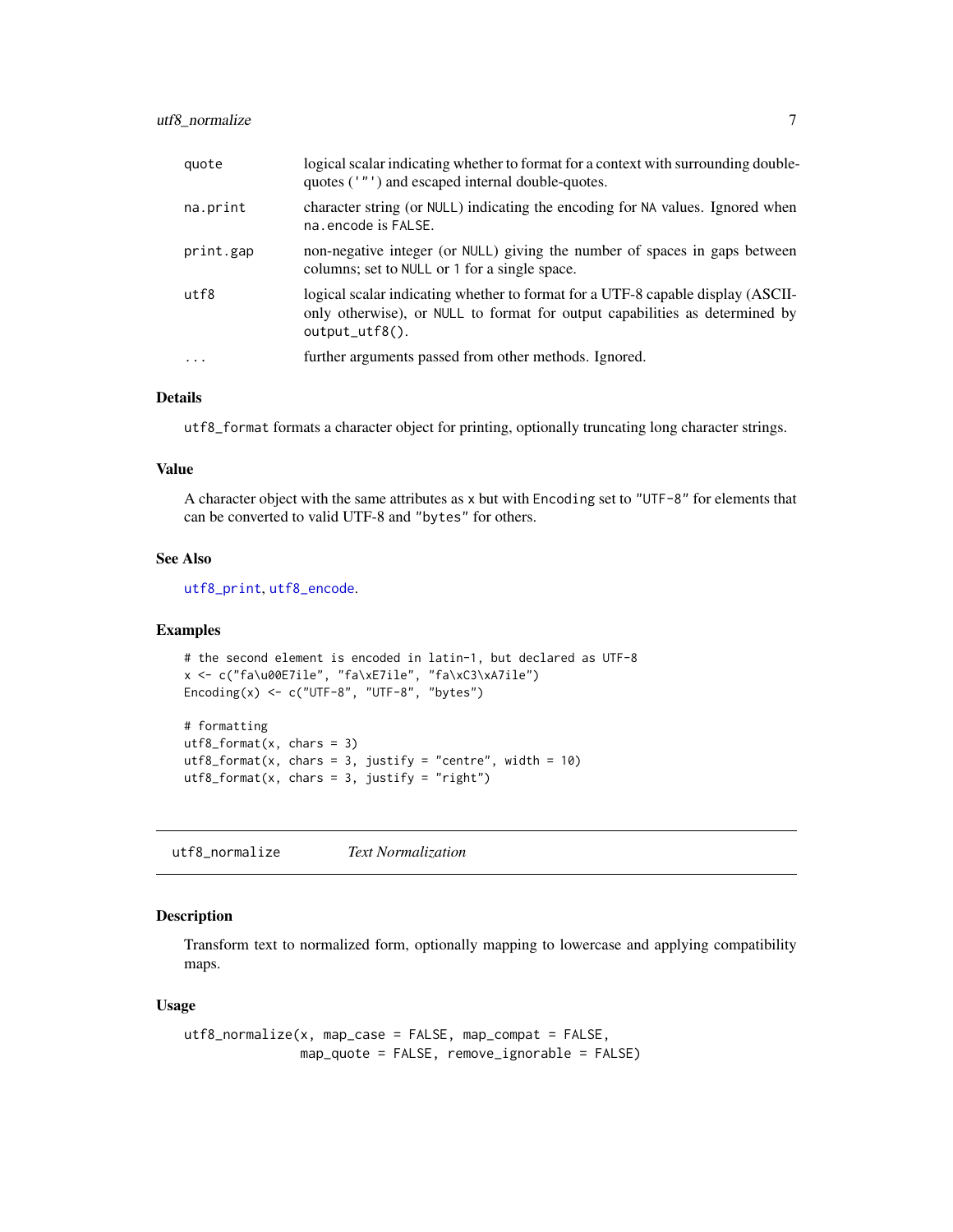#### <span id="page-7-0"></span>Arguments

| $\mathsf{x}$     | character object.                                                                                                                                                                        |
|------------------|------------------------------------------------------------------------------------------------------------------------------------------------------------------------------------------|
| map_case         | a logical value indicating whether to apply Unicode case mapping to the text.<br>For most languages, this transformation changes uppercase characters to their<br>lowercase equivalents. |
| map_compat       | a logical value indicating whether to apply Unicode compatibility mappings to<br>the characters, those required for NFKC and NFKD normal forms.                                          |
| map_quote        | a logical value indicating whether to replace curly single quotes and Unicode<br>apostrophe characters with ASCII apostrophe (U+0027).                                                   |
| remove_ignorable |                                                                                                                                                                                          |
|                  | a logical value indicating whether to remove Unicode "default ignorable" char-<br>acters like zero-width spaces and soft hyphens.                                                        |

#### Details

utf8\_normalize converts the elements of a character object to Unicode normalized composed form (NFC) while applying the character maps specified by the map\_case, map\_compat, map\_quote, and remove\_ignorable arguments.

#### Value

The result is a character object with the same attributes as x but with Encoding set to "UTF-8".

#### See Also

[as\\_utf8](#page-1-1).

### Examples

```
angstrom <- c("\u00c5", "\u0041\u030a", "\u212b")
utf8_normalize(angstrom) == "\u00c5"
```
<span id="page-7-1"></span>utf8\_print *Print UTF-8 Text*

#### Description

Print a UTF-8 character object.

#### Usage

```
utf8_print(x, chars = NULL, quote = TRUE, na.print = NULL,
          print.gap = NULL, right = FALSE, max = NULL,
          names = NULL, rownames = NULL, escapes = NULL,
          display = TRUE, style = TRUE, utf8 = NULL, ...
```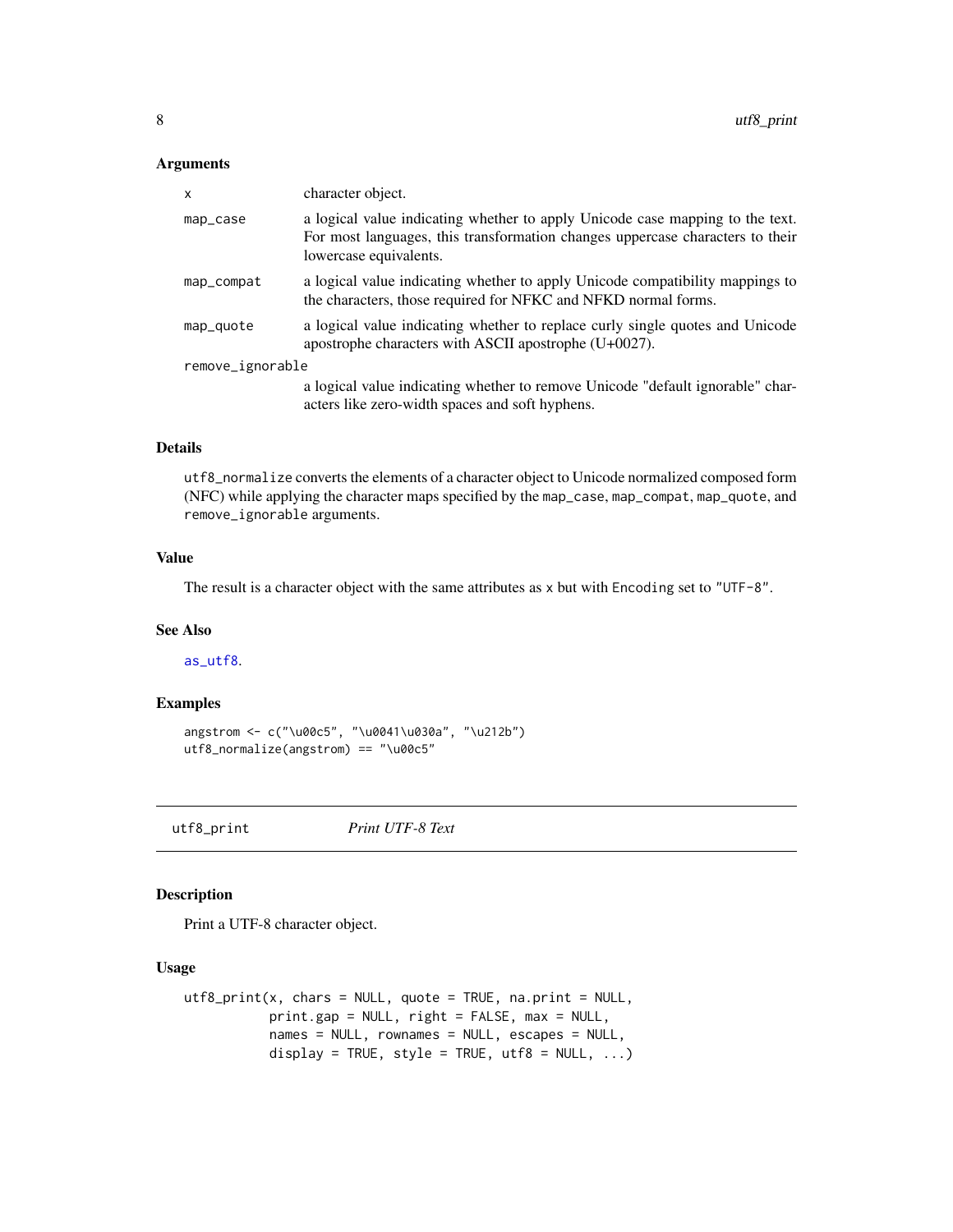#### <span id="page-8-0"></span>utf8\_print 99

# Arguments

| integer scalar indicating the maximum number of character units to display.<br>chars<br>Wide characters like emoji take two character units; combining marks and de-<br>fault ignorables take none. Longer strings get truncated and suffixed or prefixed |  |
|-----------------------------------------------------------------------------------------------------------------------------------------------------------------------------------------------------------------------------------------------------------|--|
| with an ellipsis ("" in C locale, "\u2026" in others). Set to NULL to limit<br>output to the line width as determined by getOption("width").                                                                                                              |  |
| logical scalar indicating whether to put surrounding double-quotes ('"') around<br>quote<br>character strings and escape internal double-quotes.                                                                                                          |  |
| character string (or NULL) indicating the encoding for NA values. Ignored when<br>na.print<br>na.encode is FALSE.                                                                                                                                         |  |
| non-negative integer (or NULL) giving the number of spaces in gaps between<br>print.gap<br>columns; set to NULL or 1 for a single space.                                                                                                                  |  |
| logical scalar indicating whether to right-justify character strings.<br>right                                                                                                                                                                            |  |
| non-negative integer (or NULL) indicating the maximum number of elements to<br>max<br>print; set to getOption("max.print") if argument is NULL.                                                                                                           |  |
| a character string specifying the display style for the (column) names, as an<br>names<br>ANSI SGR parameter string.                                                                                                                                      |  |
| a character string specifying the display style for the row names, as an ANSI<br>rownames<br>SGR parameter string.                                                                                                                                        |  |
| a character string specifying the display style for the backslash escapes, as an<br>escapes<br>ANSI SGR parameter string.                                                                                                                                 |  |
| logical scalar indicating whether to optimize the encoding for display, not byte-<br>display<br>for-byte data transmission.                                                                                                                               |  |
| logical scalar indicating whether to apply ANSI terminal escape codes to style<br>style<br>the output. Ignored when output_ansi() is FALSE.                                                                                                               |  |
| logical scalar indicating whether to optimize results for a UTF-8 capable display,<br>utf8<br>or NULL to set as the result of output_utf8(). Ignored when output_utf8()<br>is FALSE.                                                                      |  |
| further arguments passed from other methods. Ignored.<br>$\cdots$                                                                                                                                                                                         |  |

# Details

utf8\_print prints a character object after formatting it with utf8\_format.

For ANSI terminal output (when output\_ansi() is TRUE), you can style the row and column names with the rownames and names parameters, specifying an ANSI SGR parameter string; see [https://](https://en.wikipedia.org/wiki/ANSI_escape_code#SGR_(Select_Graphic_Rendition)_parameters) [en.wikipedia.org/wiki/ANSI\\_escape\\_code#SGR\\_\(Select\\_Graphic\\_Rendition\)\\_parameters](https://en.wikipedia.org/wiki/ANSI_escape_code#SGR_(Select_Graphic_Rendition)_parameters).

# Value

The function returns x invisibly.

#### See Also

[utf8\\_format](#page-5-1).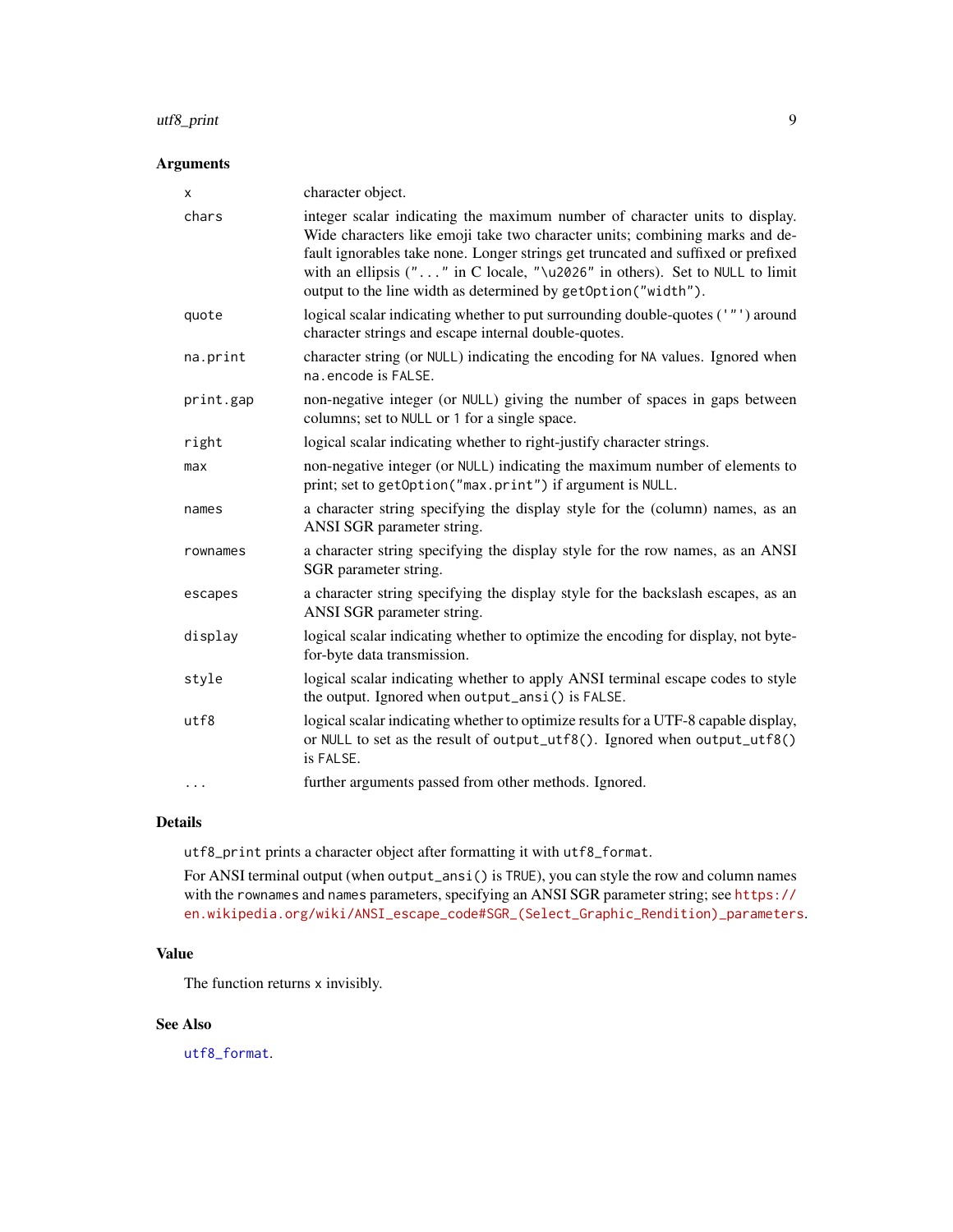#### Examples

```
# printing (assumes that output is capable of displaying Unicode 10.0.0)
print(intToUtf8(0x1F600 + 0:79)) # with default R print function
utf8_print(intToUtf8(0x1F600 + 0:79)) # with utf8_print, truncates line
utf8_print(intToUtf8(0x1F600 + 0:79), chars = 1000) # higher character limit
# in C locale, output ASCII (same results on all platforms)
oldlocale <- Sys.getlocale("LC_CTYPE")
invisible(Sys.setlocale("LC_CTYPE", "C")) # switch to C locale
utf8_print(intToUtf8(0x1F600 + 0:79))
invisible(Sys.setlocale("LC_CTYPE", oldlocale)) # switch back to old locale
# Mac and Linux only: style the names
# see https://en.wikipedia.org/wiki/ANSI_escape_code#SGR_(Select_Graphic_Rendition)_parameters
utf8_print(matrix(as.character(1:20), 4, 5),
           names = "1;4", rownames = "2;3")
```
<span id="page-9-1"></span>utf8\_width *Measure the Character String Width*

#### Description

Compute the display widths of the elements of a character object.

#### Usage

```
utf8_width(x, encode = TRUE, quote = FALSE, utf8 = NULL)
```
#### Arguments

| x      | character object.                                                                                                                                                                              |
|--------|------------------------------------------------------------------------------------------------------------------------------------------------------------------------------------------------|
| encode | whether to encode the object before measuring its width.                                                                                                                                       |
| quote  | whether to quote the object before measuring its width.                                                                                                                                        |
| utf8   | logical scalar indicating whether to determine widths assuming a UTF-8 capable<br>display (ASCII-only otherwise), or NULL to format for output capabilities as<br>determined by output_utf8(). |

#### Details

utf8\_width returns the printed widths of the elements of a character object on a UTF-8 device (or on an ASCII device when output\_utf8() is FALSE), when printed with  $utf8\_print$ . If the string is not printable on the device, for example if it contains a control code like "\n", then the result is NA. If encode = TRUE, the default, then the function returns the widths of the encoded elements via utf8\_encode); otherwise, the function returns the widths of the original elements.

#### Value

An integer object, with the same names, dim, and dimnames as x.

<span id="page-9-0"></span>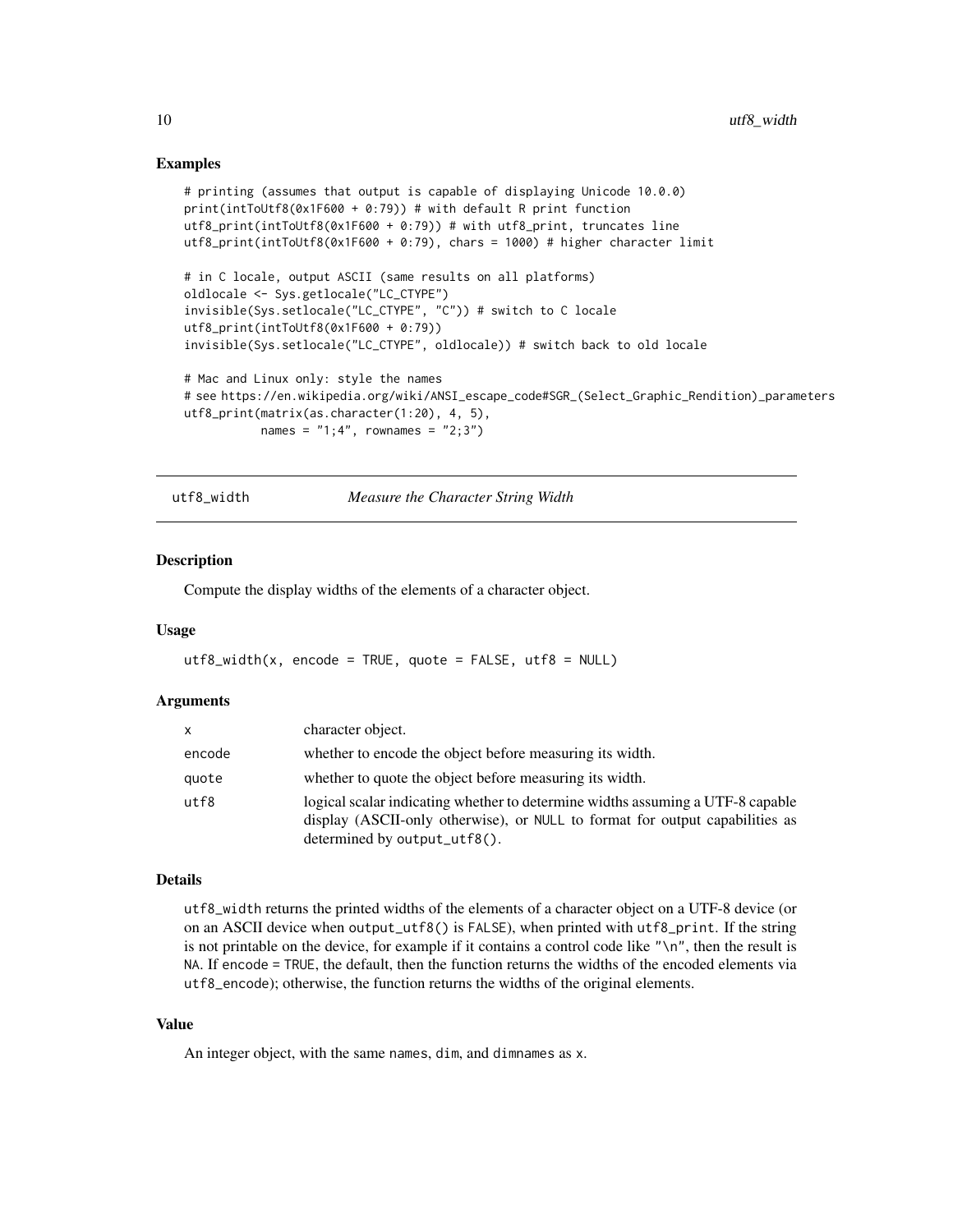# <span id="page-10-0"></span>utf8\_width 11

# See Also

[utf8\\_print](#page-7-1).

# Examples

```
# the second element is encoded in latin-1, but declared as UTF-8
x <- c("fa\u00E7ile", "fa\xE7ile", "fa\xC3\xA7ile")
Encoding(x) <- c("UTF-8", "UTF-8", "bytes")
```

```
# get widths
utf8_width(x)
utf8_width(x, encode = FALSE)
utf8_width('"')
utf8_width('"', quote = TRUE)
```